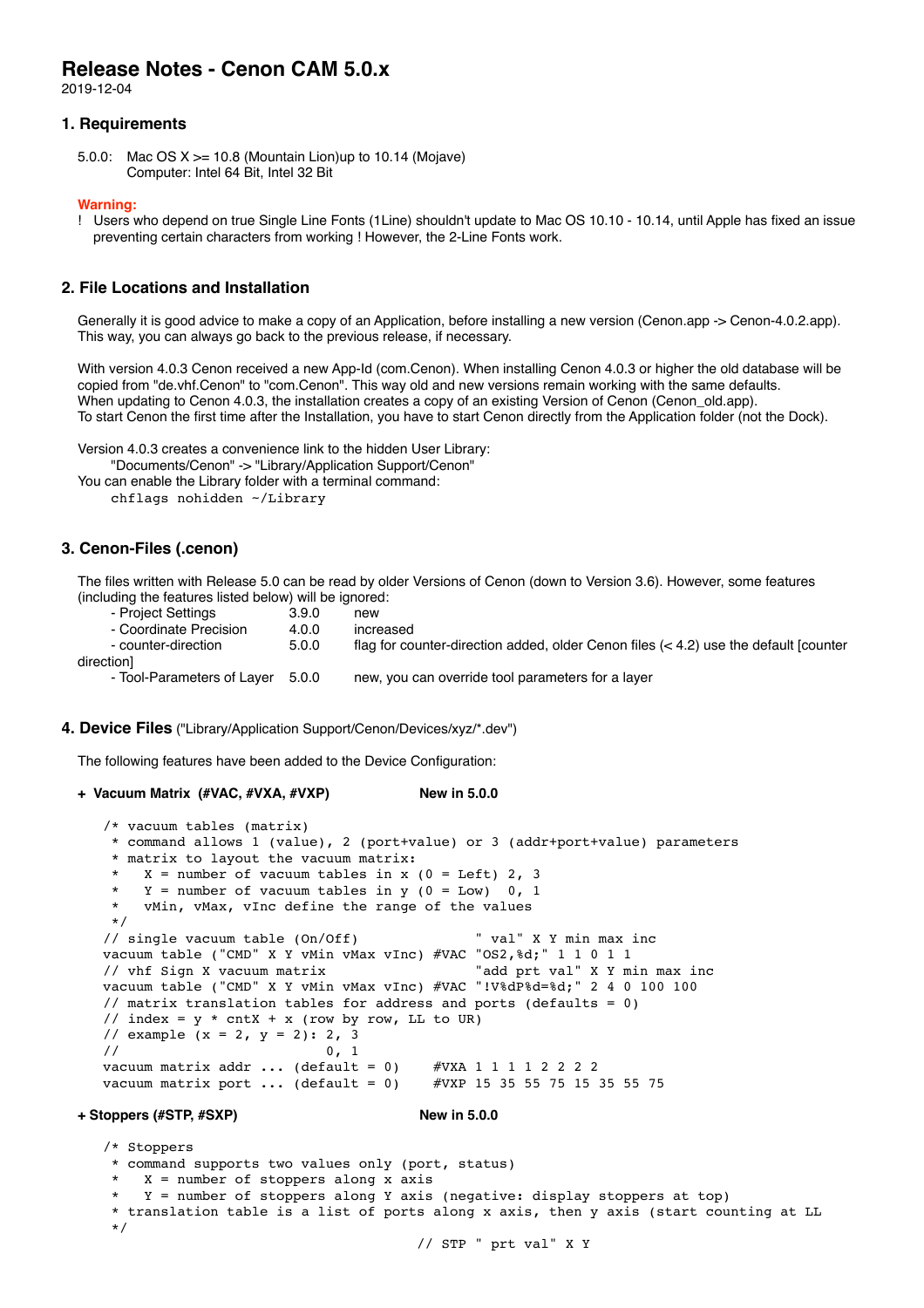| stopper ("CMD" X Y)<br>stopper x ports, y ports (default = 0) #SXP 6 7 3 4 5                             | #STP "OS%d,%d;" 2 -3                                             |
|----------------------------------------------------------------------------------------------------------|------------------------------------------------------------------|
| + Safety Scanner (#LQS, #LRS)                                                                            | New in 5.0.0                                                     |
| /* safety laser scanner<br>$\star/$                                                                      |                                                                  |
| laser check $1+2$ (<- $114=0/1$ )<br>laser restart                                                       | #LQS "?IA14;" "I14=" "?IA15;" "I15="<br>#LRS "OA13,1;" "OA13,0;" |
| + Camera (#COF, #CPM)                                                                                    | <b>New in 5.0.0</b>                                              |
| camera offset (X Y Angle)<br>camera position mode ( $0 = \text{off}$ , $1 = \text{on}$ ) #CPM 0          | $\#COF$ 90.0 -21.8 0                                             |
| + Camera Light (#LON, #LOF)                                                                              | New in 5.0.0                                                     |
| camera light ON<br>camera Light OFF                                                                      | $#LON$ "OS3, 1; "<br>#LOF "0S3,0;"                               |
| + Multi-Head Option (#KOF, #MOF)                                                                         | New in 5.0.0                                                     |
| knife offset XY to spindle [mm] #KOF -10.0 -10.0<br>tool offset XY to spindle [mm]                       | #MOF 10.0 10.0                                                   |
| + Output Loop (#LOP)                                                                                     | New in 5.0.0                                                     |
| output loop command (vhf CNC 950) #LOP "WI5, 0, 0, 2; WI5, 1, 0, 2; "<br>output loop command (NC M-Code) | #LOP "M66 P5 L1 03600"                                           |
| + Lock Magazine range (#TML)                                                                             | New in 5.0.0                                                     |
| tool magazine locked positions (from to)                                                                 | #TML 3 5                                                         |

## **5. Camera+Targeting**

Camera+Targeting can run in 32 Bit or 64 Bit Mode:

32 Bit Mode is needed for Digitus Video-Grabber and VideoGlide Driver.

64 Bit can be used with certain new UVC Video-Grabber devices. No driver needs to be installed.

If you have a Digitus Video-Grabber/VideoGlide driver and a 64 Bit Computer, you need to start Cenon in 32 Bit Mode ! In Finder, select Cenon.app and pick "File -> Get Info" from the menu. In the inspector check "Open as 32-bit mode".

| <b>Bit</b> | OS X      | Camera+Technology                        |
|------------|-----------|------------------------------------------|
| -32        | $>= 10.5$ | <b>QTCapture with VideoGlide Driver</b>  |
| 64         | $>= 10.7$ | AVCapture with special UVC Video Grabber |

Warning Mac OS 10.12 (Sierra): Users with the UCD-211 Video Grabber (black) need to upgrade to at least Mac OS 10.12.4.

## **6. User-Experience**

We take great care not to make critical changes to the accustomed user experience. The following changes of the User-Experience seem to be worth noting:

## **+ Copy/Paste [5.0.0]:**

The behavior of copy and paste changed: Graphic objects are pasted to the same layer they are copied from. If graphic objects from multiple layers are selected, they each are pasted to their source layer. If the source layer is not editable, graphics is pasted to the selected layer instead. If the selected layer is not editable, nothing gets pasted, and a warning appears.

**+ CAM-Panel, Layers, double click on Tool [5.0.0]:** A double click on the tool still brings you to the tool parameters, however changing the tool parameters from here will change the tool parameter of the layer (not the tool magazine!). This is reflected in the color red for the font of every tool parameter, which differs from the tool magazine. Additionally, three icons appear in the left side of the panels to coordinate the layer parameters with the magazine and other layers.

- To change the tool in the magazine, you can access the tool via the magazine.<br>Display Moves (Webs) [5.0.0] **Display Moves (Webs)** webs are displayed in false color to make them more visible. This means, the z height will be displayed inverted: black = surface, white  $=$  full material depth **+ CAM-Panel with vertical Tabs [5.0.0]**
-